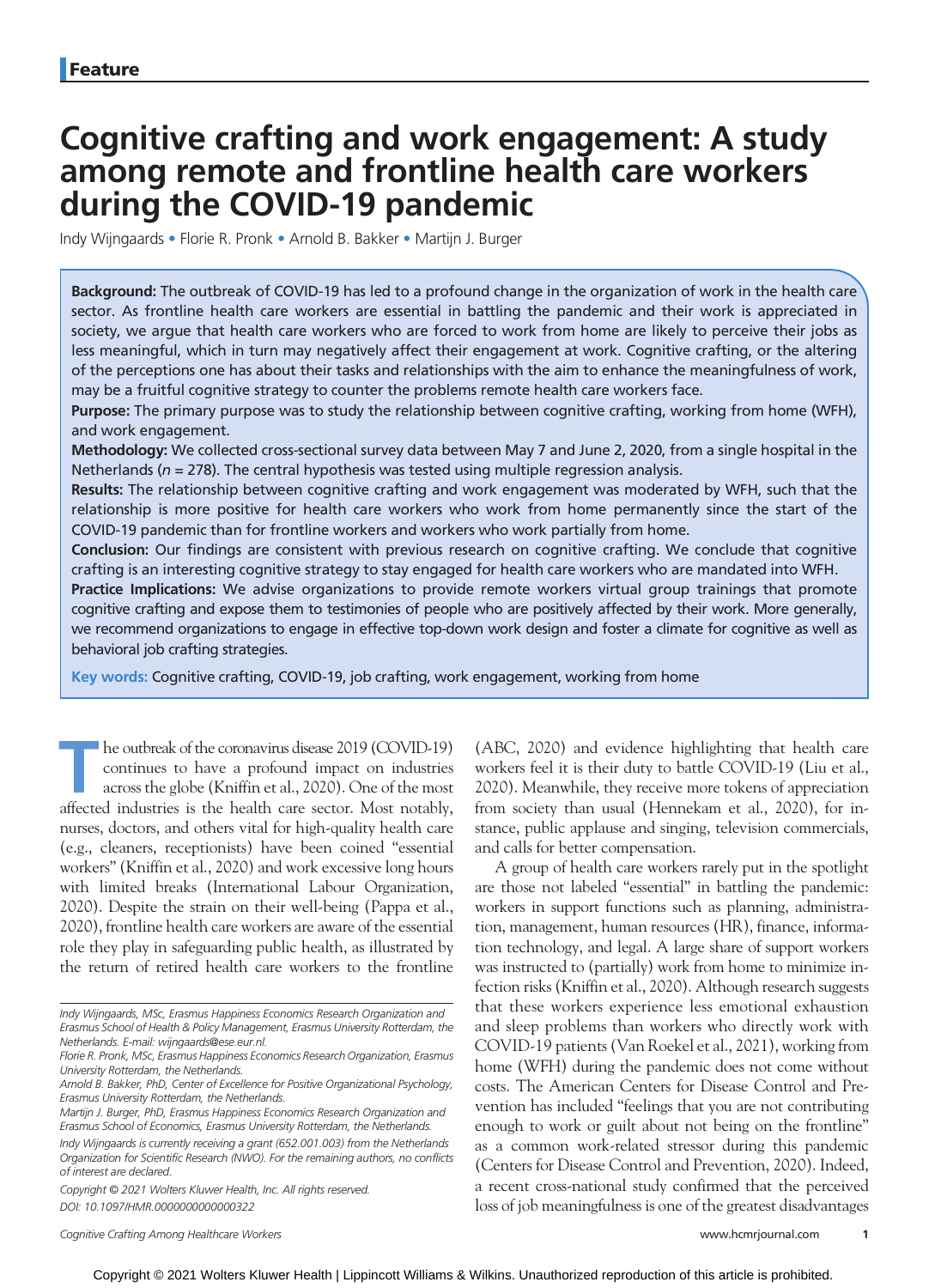of being required to WFH (Ipsen et al., 2021). This problem of meaningfulness seems especially pertinent for remote workers in health care, as frontline health care workers—their reference group for evaluating their jobs' value—play an important role in patient care and are publicly appraised (cf. Festinger, 1954). As the perceived significance and meaning of work are favorably linked to individuals' engagement at work (Van Wingerden et al., 2017, 2018), "a positive, fulfilling, work-related state of mind that is characterized by vigor, dedication, and absorption" (Schaufeli et al., 2002, p. 74), being required to WFH could pose a significant problem to the engagement of health care workers.

The possibility that remote health care workers perceive that their jobs are less visible or meaningful than those of frontline health care workers does not mean that their jobs are unimportant (Bapuji et al., 2020). For example, workers in support functions play an essential role in the development and implementation of practices that promote frontline health care workers' mental and physical health (Kilroy et al., 2017). In light of this, we hypothesize that cognitive crafting may be a relevant strategy for remote workers to stay engaged at work. Cognitive crafting refers to the altering of the perceptions one has about their tasks and relationships with the aim to enhance the meaningfulness of work (e.g., directing attention to the most meaningful aspects of the job; Slemp & Vella-Brodrick, 2013; Zhang & Parker, 2019). Even though the literature on cognitive crafting is still in its infancy (Zhang & Parker, 2019), evidence suggests that it is a good predictor of work engagement (e.g., Hu et al., 2020; Iida et al., 2021) and an especially relevant cognitive strategy for workers whose work meaningfulness is at risk (Bindl et al., 2019; Buonocore et al., 2020; Geldenhuys et al., 2020). In accordance, we further hypothesize that cognitive crafting is less strongly related to work engagement for frontline health care workers, because frontline health care workers have probably experienced an increase in perceived professional prestige and socially compare "better."

By testing these assumptions on data collected in a Dutch health care setting during the COVID-19 pandemic, this study makes several contributions. First of all, our study contributes to an emerging literature on individualized mental health interventions in times of COVID-19. Specifically, we empirically test the claim that job crafting is a fruitful approach to help workers maintain adequate levels of well-being at work in these times of crisis (Kniffin et al., 2020). Second, in light of the increased attention for behavioral forms of job crafting, that is, task and relational crafting (Rudolph et al., 2017; Zhang & Parker, 2019) and crafting job demands and resources (Tims et al., 2012), our study addresses the dearth of studies on cognitive crafting. Third, the results from this study could be helpful for organizations that struggle with declined engagement levels in their remote workforces since the outbreak of COVID-19, as cognitive crafting can be taught and cognitive crafting interventions have shown to increase work engagement (Sakuraya et al., 2016, 2020). The practical implications are not limited to health care organizations: More industries may be dealing with a sudden division between remote workers and workers who are required to work on the frontline (e.g., public transport, supermarkets).

# Theoretical Background Top-Down Work Design and Bottom-Up Job **Crafting**

Over the past decades, scholars have developed a vast array of theories and constructs on the topic of work design or "the content and organization of one's work tasks, activities, relationships, and responsibilities" (Parker, 2014, p. 662). Most research has adopted a top-down approach of job design, investigating how organizations can modify jobs or specific tasks in ways that advance the goals of organizations and workers (Parker, 2014). For example, an organization's HR department may improve scheduling procedures to avoid work overload of certain groups of workers, an information technology director may invest in new software to reduce administrative hassles of the entire workforce, or a line manager may organize regular team building activities to facilitate social support among colleagues.

However, with the increasing diversity in the workforce and increasing levels of uncertainty and complexity in modern workplaces, it has become increasingly difficult to centrally design task descriptions that fit all employees for an extended time (Berg et al., 2010). These developments gave rise to the bottom-up approach of job crafting or "the physical and cognitive changes individuals make in the task or relational boundaries of their work" (Wrzesniewski & Dutton, 2001, p. 179). In the literature, job crafting behaviors are often categorized into three groups: task crafting, relational crafting, and cognitive crafting (Berg et al., 2013; Slemp & Vella-Brodrick, 2013; Wrzesniewski & Dutton, 2001; Zhang & Parker, 2019). Task crafting encompasses altering aspects of the boundaries of tasks by changing the number, scope, or kind of job tasks performed at work, for example, taking on other tasks to make the job more challenging. Relational crafting concerns changing aspects of the job that involve social relationships employees have at work, for example, intensifying the contact with patients to satisfy the need for human connection. As mentioned before, cognitive crafting refers to the altering of the perceptions one has about their tasks and relationships with the aim to enhance the meaningfulness of work, for example, directing attention to the most meaningful aspects of the job.

# Cognitive Crafting and Its Role in the Job Crafting Process

In contrast to relational and task crafting, cognitive crafting is a mental strategy and not a behavioral form of job crafting. Cognitive crafting does not change any objective characteristic of the job and thus solely takes place inside the mind of people. As all job crafting initiatives start with a cognitive evaluation of the characteristics of the job and person jobfit, cognitive crafting can be considered the first step in the job crafting process (Melo et al., 2021). The idea that cognitive crafting is a prerequisite for behavioral crafting does not mean that all cognitive crafting activities have behavioral consequences. In certain situations, workers may be unable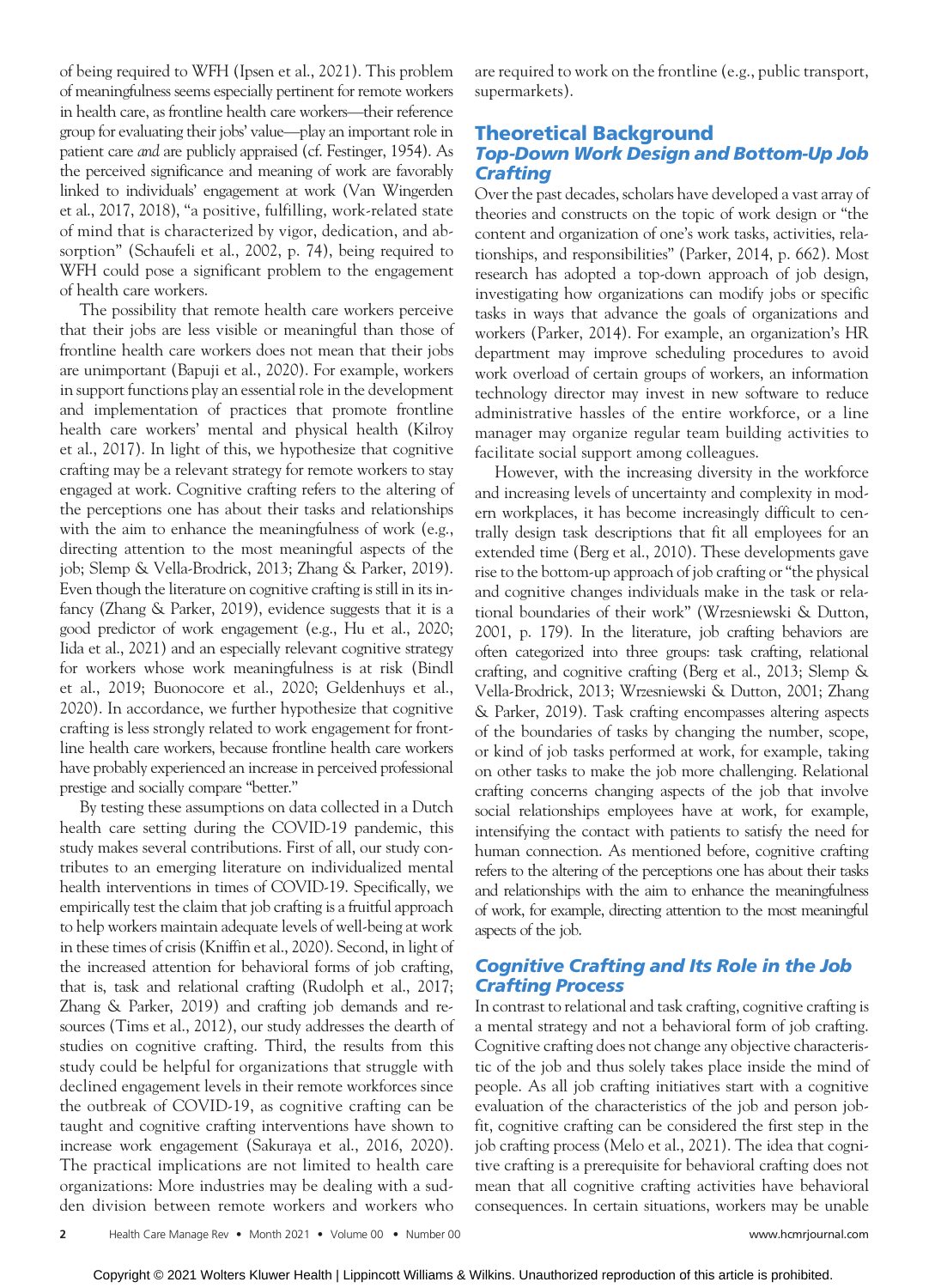to resort to behavioral crafting or find it easier to handle their jobs by solely framing it in a different way (Melo et al., 2021; Zhang & Parker, 2019).

The literature has distinguished three kinds of cognitive crafting strategies (Berg et al., 2013). First, workers can cultivate meaningfulness by reminding themselves of the holistic purpose of their jobs, rather than thinking of their jobs as a set of distinct tasks and relationships (expanding perceptions). This approach helps workers to see the eventual impact of their work and its beneficiaries. For example, a hospital janitor could frame his job as supporting the recovery of ill people rather than just cleaning the hospital building. Second, workers could actively focus on the aspects of work that are most meaningful or significant to them (focusing perceptions). For example, a hospital receptionist who perceives face-toface patient contact as most enjoyable work task and who actively dislikes administrative work may reframe the unpleasant paperwork as an indispensable means to deliver high-quality health care. Third, workers can increase the meaningfulness of their work tasks by making mental linkages between specific tasks and relationships, on the one hand, and interests, outcomes, or parts of their identities that are meaningful to them, on the other hand (linking perceptions). For example, an administrative assistant with a passion for stand-up comedy could make a mental link between the experience of performing comedy and the moments during the working day spent cracking jokes to connect with patients and colleagues.

In this study, we focus on the expanding perceptions strategy. We do this for two reasons. First, the expanding perceptions strategy seems most relevant when health care workers who work remotely engage in social comparisons with their frontline colleagues. After all, realizing the overarching meaning of the job is more difficult for remote health care workers, as, compared to their colleagues on the frontline, their contribution to the functioning of the organization is less apparent. Second, the expanding perceptions strategy classifies as an approach crafting strategy (Lazazzara et al., 2020). Research has shown that approach crafting strategies relate more favorably to work outcomes, such as work engagement, job strain, and performance, than avoidance crafting strategies (Rudolph et al., 2017).

# Antecedents and Consequences of Cognitive Job Crafting

Research has found that for (cognitive) job crafting to occur, workers need to have the ability, motivation, and opportunity to do so (Niessen et al., 2016; Rudolph et al., 2017). Regarding ability, robust traits such as agreeableness, conscientiousness, extraversion, openness to experience, general self-efficacy, and proactivity have been positively linked to job crafting, whereas neuroticism has a robust negative association with job crafting (Rudolph et al., 2017). Concerning motivation, Niessen et al. (2016) and Bindl et al. (2019) revealed that unfulfilled work-related needs for autonomy, competence, and relatedness are positively related to workers' inclination to engage in cognitive crafting. Buonocore et al. (2020) demonstrated that the lack of perceived professional prestige and

job insecurity play a key role in shaping intentions to engage in cognitive crafting. In a meta-analysis, Rudolph et al. (2017) showed that workload is a significant predictor of overall job crafting behavior. Regarding opportunity, Niessen et al. (2016) documented a positive relationship between job autonomy and cognitive crafting.

Research has shown that cognitive job crafting constitutes a powerful strategy to make work more meaningful, maintain high levels of work engagement, and achieve high job performance. For example, cognitive crafting could facilitate a positive self-image and work identity, foster a sense of work autonomy, and motivate workers to keep working vigorously (Berg et al., 2013; Slemp & Vella-Brodrick, 2013). In support of this, empirical studies have reported moderate to strong positive correlations between cognitive crafting and work engagement or one of its constituents (Hu et al., 2020; Iida et al., 2021; Slemp & Vella-Brodrick, 2013). Cognitive crafting has also been linked to in-role and extra-role performance (Geldenhuys et al., 2020), innovation performance (Bindl et al., 2019), and organizational citizenship behavior (Niessen et al., 2016).

Linking these findings to our study context, we predict that cognitive crafting is more beneficial for remote health care workers than for their colleagues who work in the frontline. Compared to frontline health care workers, remote health care workers have less access to significant others with whom they work, including colleagues, patients, and suppliers. This means that they are more often working in solitude and may need their fantasy and imagination to craft their job such that work becomes more meaningful (Wrzesniewski & Dutton, 2001). In addition, remote workers may perceive themselves less competent than frontline health care workers, as their contribution to patient health is more indirect and they are appreciated much less frequently. Put differently, we expect that remote health care workers have a more profound need for connection and competence than frontline health care workers and may therefore benefit more from cognitive job crafting. We thus hypothesize:

Hypothesis 1. WFH moderates the positive relationship between cognitive crafting and work engagement, such that the positive relationship will be stronger for remote health care workers than for frontline health care workers.

# Method Data Collection and Participants

Data collection took place in a hospital in the Netherlands employing about 2,309 people in a region characterized by many COVID-19-related hospital admissions during the time of the research. Data collection lasted from May 7 to June 2, 2020, a period when the Netherlands was gradually relaxing the COVID-19 protective measures (Hoekman et al., 2020). The advice to work from home if possible remained in effect. The hospital's HR department sent an invitation for an online survey to all employees. Participation was voluntary and anonymous.

#### **Measures**

Cognitive crafting was measured using the five-item cognitive crafting subscale in the Job Crafting Questionnaire (JCQ;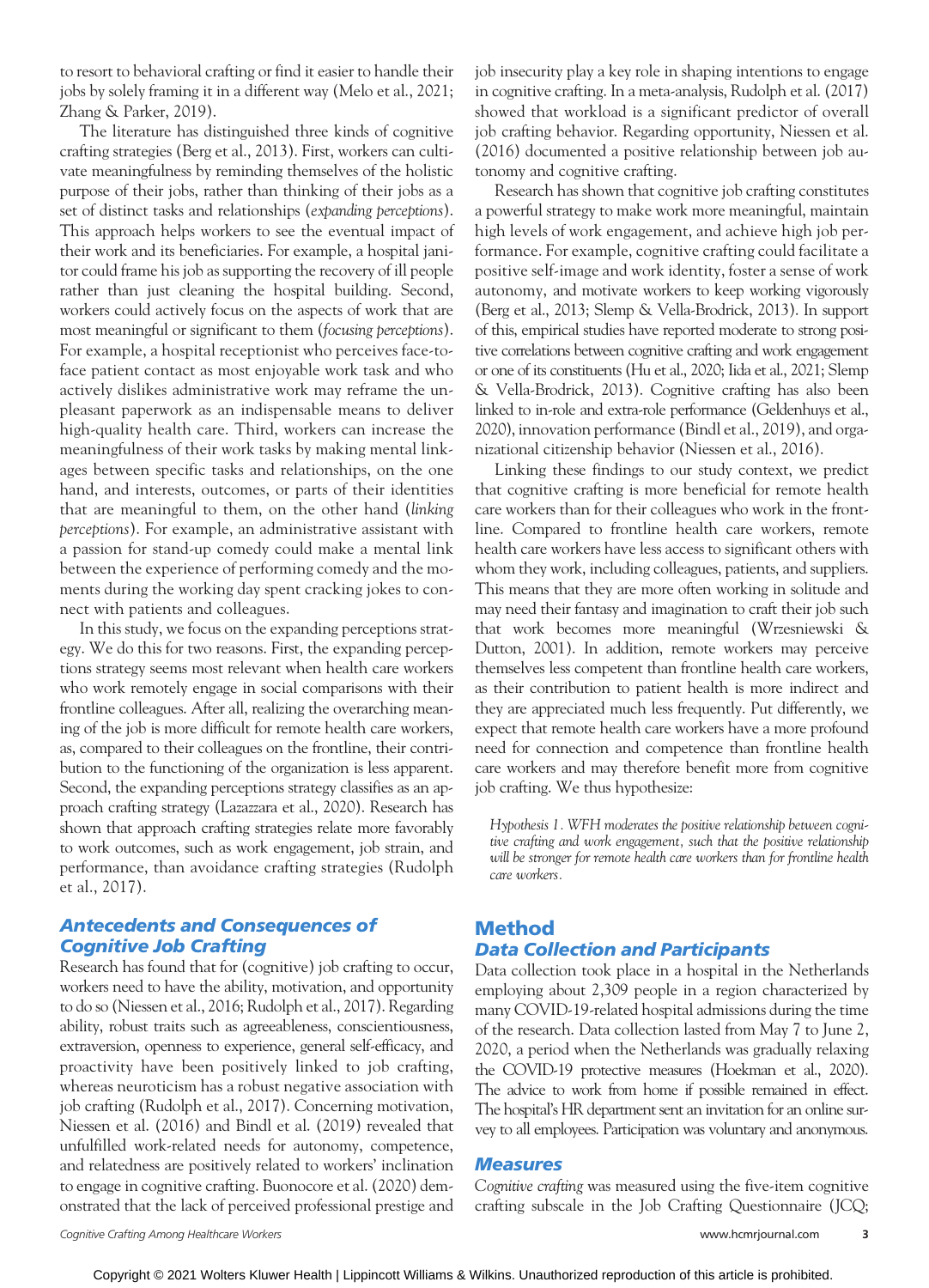Slemp & Vella-Brodrick, 2013; sample item: "Think about how your job gives your life purpose,"  $\alpha$  = .82). The threefactor structure from the original (English) JCQ has been found in various translations, including Dutch (IJbema & Brenninkmeijer,  $2018$ .<sup>1</sup> Answer categories ranged on a 7-point scale, from  $1 =$  never to  $7 =$  strongly agree.

WFH was measured using the question "Do you work from home because of the outbreak of COVID-19?" Answer categories ranged from  $1 = \gamma e s$ , completely;  $2 = \gamma e s$ , partly; to  $3 = no.$ 

Work engagement was measured using the Dutch three-item Utrecht Work Engagement Scale (Schaufeli et al., 2019), that is, "I am enthusiastic about my job," "At work, I feel bursting with energy," and I am immersed in my job" ( $\alpha$  = .85). Answer categories ranged on a 7-point scale, from 1 = never to  $7 =$  strongly agree.

Control variables. As demographic characteristics can influence job crafting behaviors (Rudolph et al., 2017), we considered age group ( $1 = 45$  years old or below and  $2 = 46$  years old or above) and household composition (i.e., children:  $1 = no$  and  $2 = yes$ ; cohabiting:  $1 = no$  and  $2 = yes$ ) as control variables. We also controlled for mood, as it can infer with scores on more cognitive well-being constructs. We used a single-item measure for this (i.e., "How happy do you feel today?") with answer categories ranging from  $1 = \text{very}$  unhappy to  $10 = \text{very happy}$ . For similar reasons, we controlled for perceived stress at work, which was captured using a single-item measure ("My work is stressful"), with answer categories ranging from  $1 =$  never to  $5 =$  always.

Finally, we included position-by-department dummies as control variables in our regression. Utilizing such a withinoccupation design, we look at variation of work engagement within (broad) occupations, which we define by position-bycluster (e.g. direct care workers working in surgery). In terms of position, we distinguish between five categories: direct care workers (e.g. doctors and nurses), paramedical workers (e.g. physiotherapists and laboratory technicians), facility management (e.g. catering and cleaning staff ), managerial workers, and supportive workers (e.g., HR and controllers). In terms of clusters, we are able to distinguish between 15 clusters in the hospital, ranging from the pharmacy to the elderly care facilities. Hence, in the multivariate analyses, we are comparing people WFH and people working onsite who have the same function and work within the same department. This withinoccupation analysis is particularly helpful in avoiding distortion by differences in job characteristics across employees, which may confound the relationship between cognitive crafting, WFH, and work engagement.

#### Data Analysis

We summarized the sample demographics, cognitive crafting, and work engagement per WFH category and used chi-square and analysis of variance tests to discover significant between-groups differences. We presented bivariate Pearson correlations between the study's focal variables. We used a multiple linear regression model to test our hypothesis. All statistical analyses were conducted using Stata Version 16 (StataCorp). P values of <.05 were accepted as statistically significant. We reported heteroscedasticity-consistent (or robust) standard errors.

#### Results

# Response Rate and Sample Characteristics

We received a total of 382 responses. The response rate of 17% is not unconventional for unsolicited online surveys for health care professionals (Dykema et al., 2013). The low response rate may also be explained by the great workload health care professionals were facing at the time of data collection. From all respondents, 64 did not answer any questions, 33 respondents did not provide informed consent, and 7 respondents did not fill out all relevant questions. Our common sample therefore consisted of 278 respondents.

The sample characteristics are summarized in Table 1. Respondents predominantly worked as direct care worker (43%), support staff (29%), and paramedical worker (14%). Only 7% of our respondents had a managerial position. To examine the representativeness of the sample, we examined the response per department and department-level headcount obtained from the hospital's HR administration. This comparison suggested that workers in supportive departments were overrepresented in our sample. We do not consider this a problem, as we are primarily interested in differences between staff WFH and working at the hospital, and for the different function categories, we have people represented from all departments. Most respondents were between 36 and 55 years old (59%), which is typical for the Dutch health care sector (Van Roekel et al., 2021). Most respondents had children (64%) and were cohabiting (84%). In total, 64% of respondents did not work from home at all, 17% worked partly from home, and 19% worked from home completely. WFH occurs much less frequently in direct care and facility management, whereas WFH is almost the standard for administrative support staff.

#### Survey Properties and Bivariate **Correlations**

The mean scores on cognitive crafting and work engagement were 3.56 ( $SD = 1.11$ ) and 4.95 ( $SD = 1.02$ ), respectively. For the individual cognitive crafting items, averages ranged from 3.06 to 3.87 on a 7-point scale. For the individual work engagement items, averages ranged from 4.76 to 5.12 on a 7-point scale. As shown in Tables 1 and 2, WFH was not significantly associated with the level of cognitive crafting, although it is significantly associated with work engagement. More specifically, remote and (partial) frontline health care workers engage in cognitive crafting to similar extents, and remote health care workers are less engaged than their counterparts working (partially) on the frontline. In addition, as shown in Table 2, cognitive crafting was unrelated to work engagement, which suggests that health care workers who often cognitively craft their job are not necessarily more engaged.

<sup>1</sup> Together with three other researchers specialized in organizational psychology, the second author evaluated whether the Dutch translation from IJbema and Brenninkmeijer (2018) adequately captured the original English items. This evaluation resulted in slight modifications to the original Dutch translation.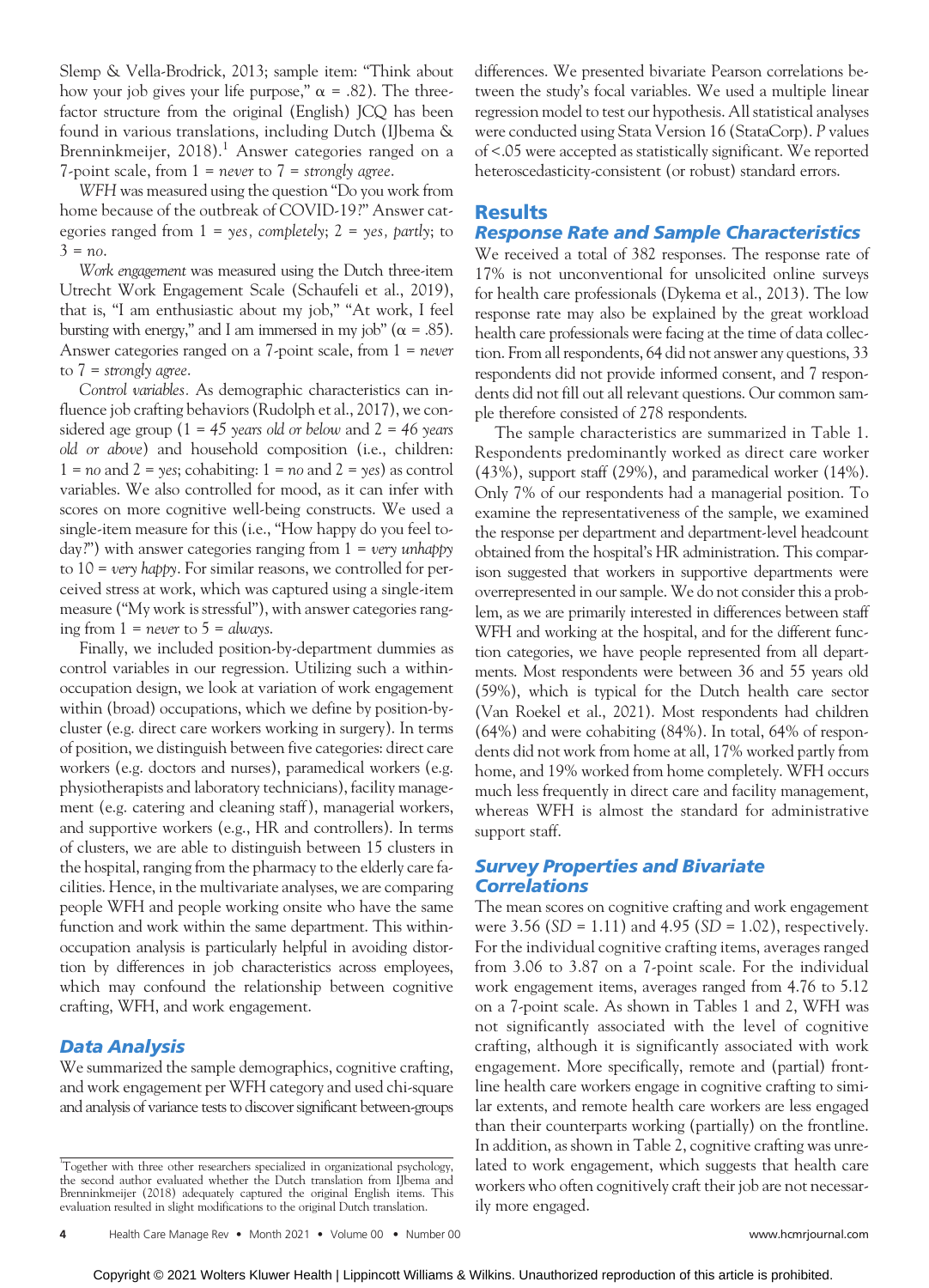| TABLE 1: Demographic characteristics of health care workers in the sample |                                    |                |                           |                |                                            |                |                                     |                |             |
|---------------------------------------------------------------------------|------------------------------------|----------------|---------------------------|----------------|--------------------------------------------|----------------|-------------------------------------|----------------|-------------|
| <b>Characteristics</b>                                                    | <b>Total sample</b><br>$(N = 278)$ |                | $WFH_{no}$<br>$(n = 178)$ |                | <b>WFH</b> <sub>partly</sub><br>$(n = 48)$ |                | <b>WFH</b> completely<br>$(n = 52)$ |                |             |
| <b>Categorical variables</b>                                              | $\mathsf{n}$                       | $\%$           | $\boldsymbol{n}$          | $\%$           | $\boldsymbol{n}$                           | $\%$           | $\boldsymbol{n}$                    | $\%$           | $p^{\rm a}$ |
| Positionb                                                                 |                                    |                |                           |                |                                            |                |                                     |                | .00         |
| Direct care workers                                                       | 120                                | 43             | 111                       | 62             | 8                                          | 17             | $\mathbf{1}$                        | $\overline{2}$ |             |
| Paramedical workers                                                       | 39                                 | 14             | 28                        | 11             | 10                                         | 21             | $\mathbf{1}$                        | $\overline{2}$ |             |
| Facility management                                                       | 19                                 | $\overline{7}$ | 19                        | 5              | $\Omega$                                   | $\Omega$       | $\Omega$                            | $\overline{0}$ |             |
| Managerial workers                                                        | 20                                 | $\overline{7}$ | 9                         | 6              | 6                                          | 13             | 5                                   | 9              |             |
| Supportive workers                                                        | 80                                 | 29             | 11                        | 16             | 24                                         | 50             | 45                                  | 87             |             |
| Age (years)                                                               |                                    |                |                           |                |                                            |                |                                     |                | .17         |
| $18 - 24$                                                                 | $\mathsf{Q}$                       | $\overline{3}$ | $\overline{7}$            | $\overline{4}$ | $\overline{2}$                             | $\overline{4}$ | $\overline{0}$                      | $\overline{0}$ |             |
| $25 - 35$                                                                 | 48                                 | 17             | 37                        | 21             | 5                                          | 10             | 6                                   | 12             |             |
| $36 - 45$                                                                 | 72                                 | 26             | 47                        | 26             | 8                                          | 17             | 17                                  | 33             |             |
| $46 - 55$                                                                 | 91                                 | 33             | 54                        | 30             | 21                                         | 44             | 16                                  | 31             |             |
| 56 or older                                                               | 58                                 | 21             | 33                        | 19             | 12                                         | 25             | 13                                  | 25             |             |
| Children                                                                  |                                    |                |                           |                |                                            |                |                                     |                | .07         |
| Yes                                                                       | 177                                | 64             | 120                       | 65             | 32                                         | 65             | 26                                  | 50             |             |
| <b>No</b>                                                                 | 101                                | 36             | 58                        | 35             | 17                                         | 35             | 26                                  | 50             |             |
| Cohabiting                                                                |                                    |                |                           |                |                                            |                |                                     |                | .42         |
| Yes                                                                       | 241                                | 84             | 154                       | 87             | 38                                         | 79             | 43                                  | 83             |             |
| <b>No</b>                                                                 | 45                                 | 16             | 24                        | 13             | 10                                         | 21             | 9                                   | 17             |             |
| <b>Continuous variables</b>                                               | <b>Mean</b>                        | <b>SD</b>      | <b>Mean</b>               | <b>SD</b>      | <b>Mean</b>                                | <b>SD</b>      | <b>Mean</b>                         | <b>SD</b>      |             |
| Cognitive crafting                                                        | 3.56                               | 1.11           | 3.60                      | 1.10           | 3.51                                       | 1.27           | 3.45                                | 1.03           | .75         |
| Work engagement                                                           | 4.95                               | 1.01           | 4.99                      | 0.97           | 5.20                                       | 0.96           | 4.58                                | 1.14           | .00         |

Note. WFH = working from home;  $n =$  sample size;  $SD =$  standard deviation.

<sup>a</sup>The chi-square test of significance between people working from home completely, partially, and not at all for categorical variables and F test (using analysis of variance) for all continuous variables.

bDirect care workers include nurses, polyclinical assistants, and medical specialists; paramedical workers include physiotherapists and pharmacy assistants; facility management workers include catering, cleaning, and technical workers; managerial workers include heads of departments and managers; supportive staff concerns office workers.

# Hypothesis Testing

As demonstrated in Table 3, the regression analysis results from Model 1 show that cognitive crafting is positively related to work engagement and WFH is negatively related to work engagement. In line with our hypothesis, the results from Model 2 suggest that the interaction between cognitive crafting is statistically significant. This means that the relationship between cognitive crafting and work engagement is only significant in the sample of remote health care workers. Cognitive crafting does not seem to contribute to the work engagement of health care workers who partially work from home or health care workers who do not work from home at all. An inspection of the explained variance in Model 1

(cognitive crafting and WFH,  $R^2 = 4\%$ ) and Model 2 (cognitive crafting, WFH, and Cognitive Crafting  $\times$  WFH,  $R^2 = 6\%)$ suggests that the explanatory value of cognitive crafting is limited in our sample. Despite the low variance explained, as demonstrated in Models 3 and 4, the interaction term remains significant if we control for a range of demographic and job-specific variables and position-by-cluster dummies. The interaction effect (based on Model 4) is visualized in Figure 1.

# **Discussion**

The outbreak of COVID-19 has led to a drastic change in the organization of work in the health care sector. In this study,

Copyright © 2021 Wolters Kluwer Health | Lippincott Williams & Wilkins. Unauthorized reproduction of this article is prohibited.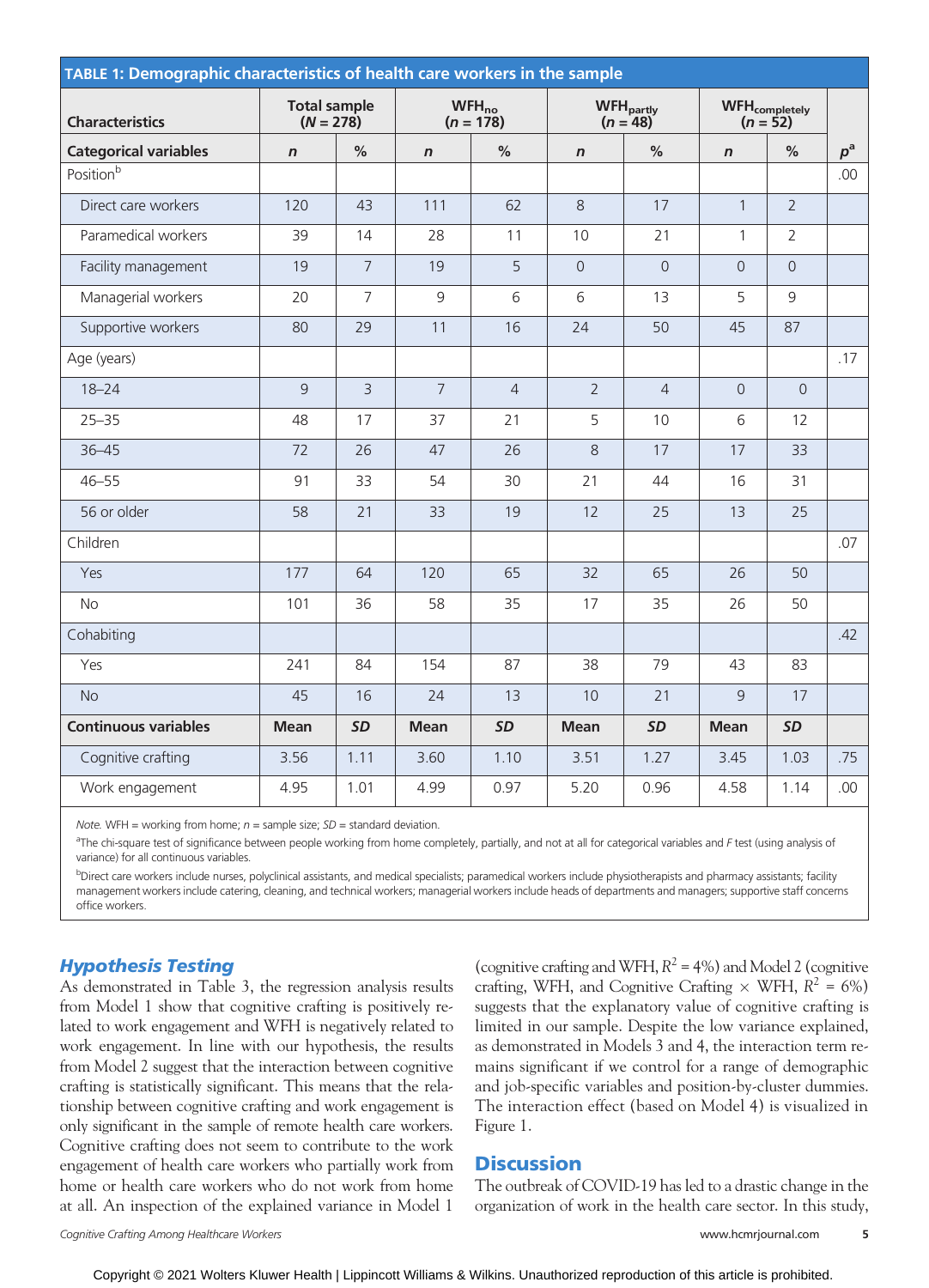| <b>TABLE 2: Bivariate Pearson correlations (<math>N = 278</math>)</b>                                                                           |        |         |         |     |    |  |
|-------------------------------------------------------------------------------------------------------------------------------------------------|--------|---------|---------|-----|----|--|
|                                                                                                                                                 | 1.     | 2.      | 3.      | 4.  | 5. |  |
| 1. Cognitive crafting                                                                                                                           |        |         |         |     |    |  |
| 2. Working from<br>home <sub>completely</sub>                                                                                                   | $-.04$ |         |         |     |    |  |
| 3. Working from<br>home <sub>partly</sub>                                                                                                       | $-.02$ | $-.22*$ |         |     |    |  |
| 4. Working from home <sub>no</sub>                                                                                                              | .05    | $-.60*$ | $-.61*$ |     |    |  |
| 5. Work engagement                                                                                                                              | .07    | $-.17*$ | 11      | .05 |    |  |
| Note. The correlation matrix containing all control variables can be obtained<br>by contacting the first author of the study.<br>$*_{D}$ < .01. |        |         |         |     |    |  |

we argued that health care workers who have been ordered to work from home are likely to perceive their jobs as less valued than before, as frontline health care workers are essential in battling the pandemic and are publicly appreciated, and that therefore their work engagement is at risk. We drew upon cognitive crafting theory to hypothesize that cognitive crafting can help remote health care workers strengthen the meaningfulness of their jobs and optimize their work engagement. We additionally hypothesized that frontline health care workers would not benefit from cognitive crafting because of their comparably larger perceived professional prestige. Our results supported both predictions, as demonstrated by a significant interaction effect of cognitive crafting and WFH on work engagement. However, in disagreement with our hypothesis, we found no significant effect of cognitive crafting on work engagement for health care workers only partially WFH. A possible explanation might be that such workers feel important

#### TABLE 3: Linear regression results on the relationships between cognitive crafting, working from home, and work engagement

|                                                   | <b>Model 1</b>     | <b>Model 2</b>     | Model 3            | Model 4            |
|---------------------------------------------------|--------------------|--------------------|--------------------|--------------------|
| Cognitive crafting (mean-centered)                | 0.06(0.06)         | $0.35(0.15)$ **    | $0.39(0.14)***$    | $0.34(0.13)$ **    |
| WFH <sub>completely</sub>                         | Reference category | Reference category | Reference category | Reference category |
| WFH <sub>partly</sub>                             | $0.61(0.21)***$    | $0.58(0.20)$ ***   | $0.30(0.18)$ *     | 0.15(0.20)         |
| $WFH_{no}$                                        | $0.40(0.17)$ **    | $0.37(0.16)$ **    | $0.33(0.15)**$     | $-0.16(0.25)$      |
| Cognitive crafting $\times$ WFH <sub>partly</sub> |                    | $-0.37(0.19)$ **   | $-0.43(0.16)***$   | $-0.40(0.17)$ **   |
| Cognitive crafting $\times$ WFH <sub>no</sub>     |                    | $-0.34(0.18)$ **   | $-0.36(0.15)$ **   | $-0.29(0.15)$ *    |
| Mood                                              |                    |                    | $0.38(0.05)***$    | $0.36(0.06)***$    |
| Stress at work                                    |                    |                    | 0.02(0.06)         | $-0.01(0.07)$      |
| Age (years)                                       |                    |                    |                    |                    |
| $18 - 25$                                         |                    |                    | 0.13(0.28)         | 0.16(0.34)         |
| $26 - 35$                                         |                    |                    | 0.08(0.15)         | 0.15(0.16)         |
| $36 - 45$                                         |                    |                    | Reference category | Reference category |
| $46 - 55$                                         |                    |                    | 0.18(0.16)         | 0.15(0.17)         |
| 56 or older                                       |                    |                    | $0.33(0.16)$ **    | $0.30(0.18)$ *     |
| Cohabiting ( $0 = no$ , $1 = yes$ )               |                    |                    | $-0.27(0.17)$      | $-0.33(0.18)$ *    |
| Children ( $0 = no$ , $1 = yes$ )                 |                    |                    | 0.14(0.12)         | 0.10(0.13)         |
| Position-by-cluster dummies <sup>a</sup>          | <b>No</b>          | <b>No</b>          | <b>No</b>          | Yes                |
| ${\cal N}$                                        | 278                | 278                | 278                | 278                |
| $R^2$                                             | .04                | .06                | .29                | .41                |

Note. Robust standard error between parentheses. The slope coefficient of cognitive crafting for employees working from home is positive and statistically significant  $(\beta = 0.34, SD = 0.13, p = .01)$ . The slope coefficients of cognitive crafting for workers working partially from home  $(\beta = -0.06, SD = 0.11, p = .55)$  and for workers not working from home ( $\beta = 0.05$ ,  $SD = 0.07$ ,  $p = .49$ ) are statistically insignificant. WFH = working from home. a This includes 41 dummies.

 $**p* < .10.$   $**p* < .05.$   $**p* < .01.$ 

6 Health Care Manage Rev • Month 2021 • Volume 00 • Number 00 www.hcm income www.hcm rjournal.com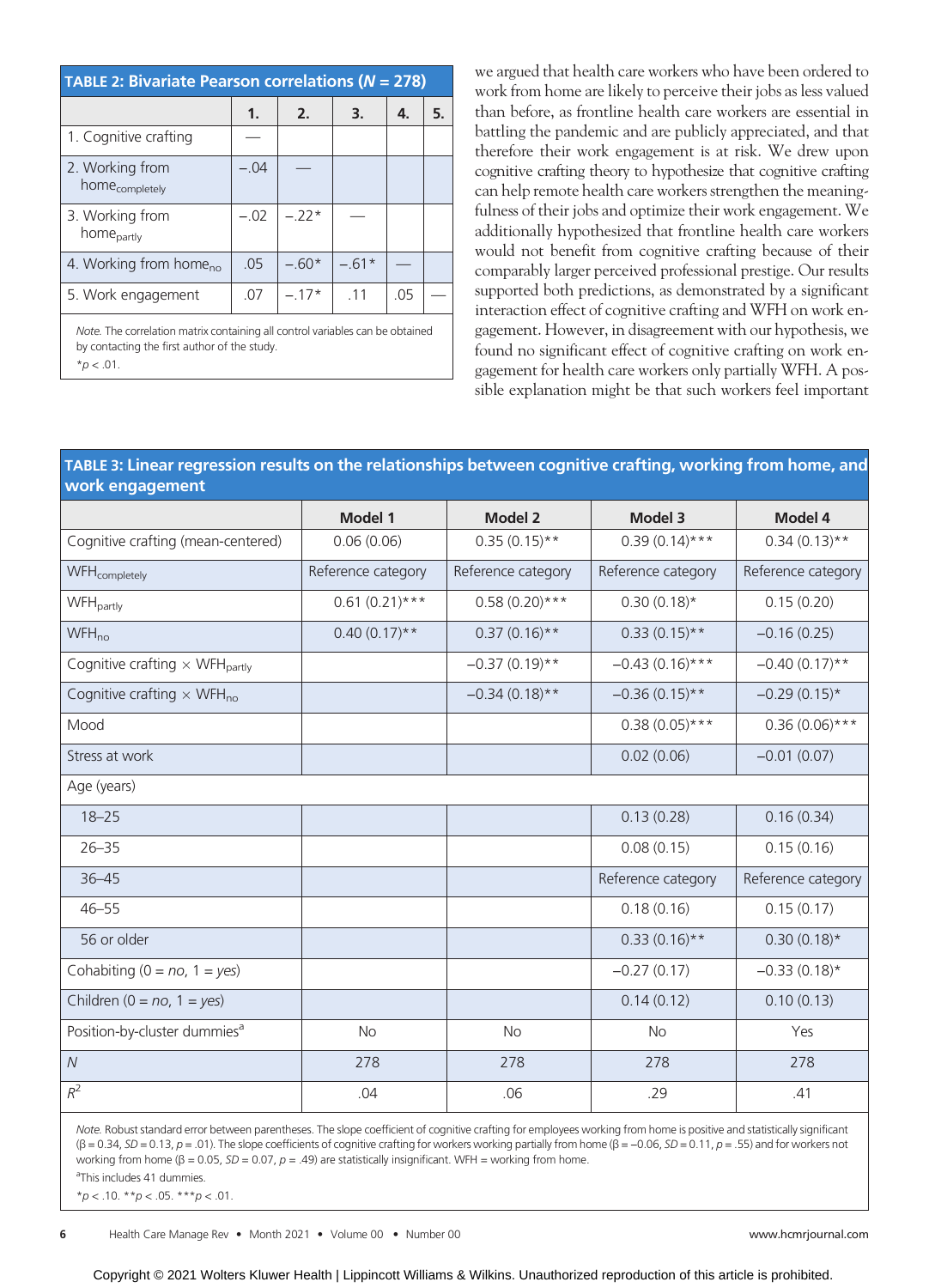

Figure 1. Visualization of the interaction effect of cognitive crafting and working from home on work engagement. WFH = working from home. Work engagement is the linear prediction of work engagement based on Model 4 (see Table 3).

when they are onsite and believe that the public appreciation for frontline health care workers is also directed at them, making cognitive crafting an ineffective coping strategy. Alternatively, it may be that health care workers who partially work from home have more cognitive space to engage in cognitive crafting.

#### Practice Implications

This study has several practical implications. Primarily, cognitive crafting seems a fruitful strategy for remote health care workers to maintain adequate levels of work engagement: Reminding oneself of the meaning of the job seems to help remote workers neutralize the experience of being away. Hence, we recommend organizations to promote cognitive crafting among remote health care workers. These initiatives should aim at improving remote workers' ability, motivation, and opportunity to cognitively craft their jobs. We propose two courses of action.

First, we recommend health care organizations to offer cognitive job crafting interventions. Previous research suggests that an effective job crafting intervention consists of multiple training days over several weeks and combines an introduction of job crafting theory and practical exercises (Knight et al., 2019; Sakuraya et al., 2016, 2020). Practical exercises can be delivered to individual workers, for example, completing the Michigan Job Crafting Exercise (Berg et al., 2010) and developing a personal job crafting plan, as well as to the group, for example, sharing personal crafting stories and brainstorming about effective job crafting strategies. As face-to-face training may be infeasible during the COVID-19 pandemic, we recommend online cognitive job crafting interventions. To make sure these online interventions are effective, organizations are well advised to maximize virtual connection with the trainer and colleagues and engage participants by sending reminders and giving homework (Ouweneel et al., 2013). As attrition is higher in Internet interventions because of an unfulfilled desire for human connection (Mitchell et al., 2009), we urge organizations to make extensive use of videoconferencing software during training.

Second, we encourage organizations to expose remote health care workers to testimonies of people who are positively affected by their work. These testimonies can help workers to think of relevant cognitive crafting strategies and serve as input during cognitive crafting training. For example, records indicating that clinical staff has access to enough protective medical equipment and feel safer at work may lead to an increased sense of meaningfulness among those remote workers in charge of purchasing and distributing this equipment. Indeed, previous research suggests that connecting workers to the beneficiaries of their work may lead to an increased sense of work meaningfulness (Michaelson et al., 2014). We advise organizations to focus on testimonies of health care workers instead of testimonies of patients, as the impact of the work of remote health care workers often remains invisible to patients. Testimonials can be obtained by including open-ended questions in an online survey (Dykema et al., 2013).

Notably, as cognitive crafting explained limited variance in work engagement and seems less important for frontline health care workers, we want to emphasize that promoting cognitive crafting alone is not enough to safeguard work engagement in health care organizations. What is needed is a sustainable, comprehensive work design policy approach. Specifically, we recommend organizations to engage in effective top-down work design and foster a climate for cognitive as well as behavioral job crafting strategies (Kniffin et al., 2020). For example, health care executives and line managers may want to use top-down strategies to reorganize work tasks to maximize perceived job autonomy (Antoinette Bargagliotti, 2012), ensure that the strategic position of all jobs in health care organizations are acknowledged (Hennekam et al., 2020), and create ample opportunity for workers to proactively optimize their job demands and seek job resources in order to thrive at work (Tims et al., 2012).

# Limitations and Future Research Recommendations

Although our study shows several new insights on the relation between cognitive crafting and work engagement, our

Cognitive Crafting Among Healthcare Workers [www.hcmrjournal.com](http://www.hcmrjournal.com) 7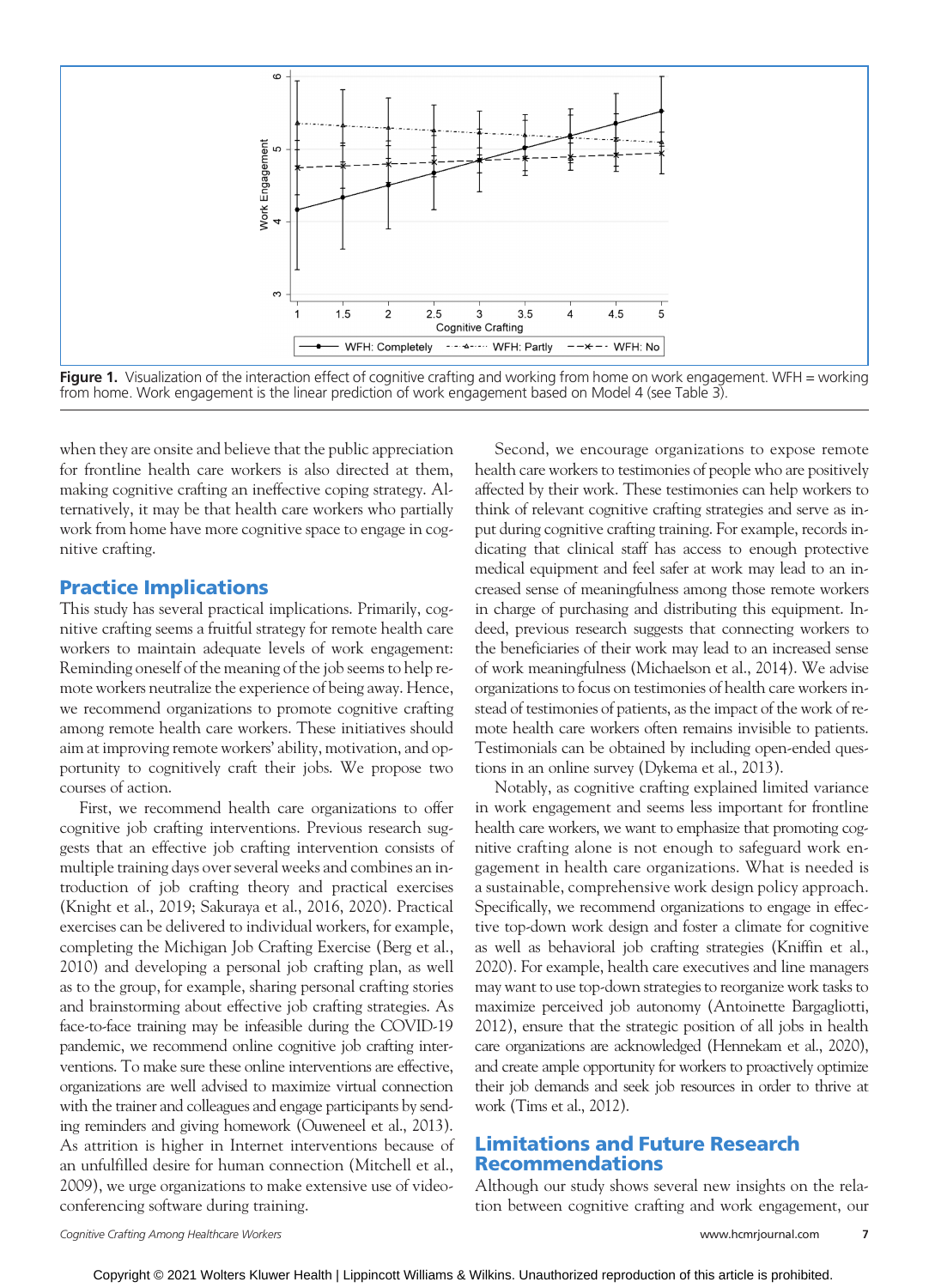study has several limitations. As our data are cross-sectional, our results should be interpreted as a conditional association rather than a causal relationship. For instance, recent organizational psychological research suggests that job crafting and work engagement are reciprocal (Bakker & Demerouti, 2017). For future research and to study the causal relationship between cognitive crafting and work engagement, we therefore recommend researchers to measure the current study's variables at multiple time points and examine changes over time. This longitudinal data would help test the temporal robustness of our interaction term. It may be that, as the pandemic continues or ends, a decline in public appreciation and professional prestige occurs (Hennekam et al., 2020), possibly rendering cognitive crafting a relevant coping strategy for frontline health care workers. In support of this, prepandemic research shows that cognitive crafting is positively related to the work engagement of frontline health care workers (Hu et al., 2020). Also, our study does not shed light on the psychological mechanisms that underpins the moderation model. Therefore, to unravel this mechanism, we encourage researchers to consider meaningful work as mediating variable.

Furthermore, as we only relied on quantitative measures to test our hypothesis, we recommend mixed-methods research to increase understanding of how, when, and why individual health care workers cognitively craft (Niessen et al., 2016). In-depth interviews could indicate in what way perceived meaningfulness and decreased professional prestige ignite cognitive crafting practices and in which circumstances workers especially mentally craft their work experiences.

Finally, in light of the unusual timing of study (i.e., the first wave of the COVID-19 pandemic), specific health care context (i.e., a Dutch hospital), and a relatively low response rate (i.e., 17%), the generalizability of our findings to other health care organizations, industries, or countries may be limited. In addition, because of the unavailability of prepandemic data and detailed data on work tasks, we cannot be certain that cognitive crafting is effective for all kinds of remote health care workers and ineffective for all kinds of frontline health care workers. It may be that experienced remote workers in managerial positions with high perceived prestige struggle less with work meaningfulness and hence do not benefit from cognitive crafting as much as their subordinates. It might equally be that hospital workers treating non-COVID-19 patients feel that their contribution is (wrongly) underappreciated and thus benefit from cognitive crafting. In light of these limitations, future studies are advised to collect specific data on work tasks, experience with remote working before the pandemic and perceived professional prestige, and use these data to differentiate within the health care sector for a more nuanced understanding. Furthermore, it would be interesting to test the current hypotheses in other countries and in other essential sectors during the pandemic, including supermarkets, public transportation, and law enforcement.

# **Conclusion**

In this article, we extended the job crafting literature and explored the cognitive dimension of job crafting for remote health care workers' jobs in the context of the COVID-19

pandemic. We found that cognitive crafting may especially aid remote health care workers in staying engaged at work during difficult times. We hope that this study will incite further research into the workings of cognitive crafting and will increase the awareness of supporting remote health care workers during the COVID-19 outbreak, similarly.

#### References

- ABC. (2020). "Once a nurse, always a nurse": 20,000 Former U.K. medics return to battle coronavirus. [https://abcnews.go.com/International/nurse](https://abcnews.go.com/International/nurse-nurse-20000-uk-medics-return-battle-coronavirus/story?id=69872577)[nurse-20000-uk-medics-return-battle-coronavirus/story?id=69872577](https://abcnews.go.com/International/nurse-nurse-20000-uk-medics-return-battle-coronavirus/story?id=69872577)
- Antoinette Bargagliotti, L. (2012). Work engagement in nursing: A concept analysis. Journal of Advanced Nursing, 68(6), 1414–1428.
- Bakker, A. B., & Demerouti, E. (2017). Job demands–resources theory: Taking stock and looking forward. Journal of Occupational Health Psychology, 22(3), 273–285.
- Bapuji, H., Patel, C., Ertug, G., & Allen, D. G. (2020). Corona crisis and inequality: Why management research needs a societal turn. SAGE.
- Berg, J. M., Dutton, J. E., & Wrzesniewski, A. (2013). Job crafting and meaningful work. In Dik, B. J., Byrne, Z. S., & Steger, M. F. (Eds.), Purpose and meaning in the workplace (pp. 81–104). American Psychological Association.
- Berg, J. M., Wrzesniewski, A., & Dutton, J. E. (2010). Perceiving and responding to challenges in job crafting at different ranks: When proactivity requires adaptivity. Journal of Organizational Behavior, 31(2–3), 158–186.
- Bindl, U. K., Unsworth, K. L., Gibson, C. B., & Stride, C. B. (2019). Job crafting revisited: Implications of an extended framework for active changes at work. Journal of Applied Psychology, 104(5), 605–628.
- Buonocore, F., de Gennaro, D., Russo, M., & Salvatore, D. (2020). Cognitive job crafting: A possible response to increasing job insecurity and declining professional prestige. Human Resource Management Journal, 30(2), 244–259.
- Centers for Disease Control and Prevention. (2020, May 5). Employees: How to cope with job stress and build resilience during the COVID-19 pandemic. [https://www.cdc.gov/coronavirus/2019-ncov/community/mental-health](https://www.cdc.gov/coronavirus/2019-ncov/community/mental-health-non-healthcare.html)[non-healthcare.html](https://www.cdc.gov/coronavirus/2019-ncov/community/mental-health-non-healthcare.html)
- Dykema, J., Jones, N. R., Piche, T., & Stevenson, J. (2013). Surveying clinicians by web: Current issues in design and administration. Evaluation & the Health Professions, 36(3), 352–381.
- Festinger, L. (1954). A theory of social comparison processes. Human Relations, 7(2), 117–140.
- Geldenhuys, M., Bakker, A. B., & Demerouti, E. (2020). How task, relational and cognitive crafting relate to job performance: A weekly diary study on the role of meaningfulness. European Journal of Work and Organizational Psychology, 30(1), 83–94.
- Hennekam, S., Ladge, J., & Shymko, Y. (2020). From zero to hero: An exploratory study examining sudden hero status among nonphysician health care workers during the COVID-19 pandemic. Journal of Applied Psychology, 105(10), 1088–1100.
- Hoekman, L. M., Smits, M. M. V., & Koolman, X. (2020). The Dutch COVID-19 approach: Regional differences in a small country. Health Policy and Technology, 9(4), 613–622.
- Hu, Q., Taris, T. W., Dollard, M. F., & Schaufeli, W. B. (2020). An exploration of the component validity of job crafting. European Journal of Work and Organizational Psychology, 29(5), 776–793.
- Iida, M., Watanabe, K., Imamura, K., Sakuraya, A., Asaoka, H., Sato, N., Nozawa, K., & Kawakami, N. (2021). Development and validation of the Japanese version of the team job crafting scale for nurses. Research in Nursing & Health, 44(2), 329–343.
- IJbema, J., & Brenninkmeijer, V. (2018). Cognitive job crafting: A daily diary study [Manuscript in preparation].
- International Labour Organization. (2020). ILO sectoral brief: COVID-19 and the health sector. [https://www.ilo.org/wcmsp5/groups/public/](https://www.ilo.org/wcmsp5/groups/public/---ed_dialogue/---sector/documents/briefingnote/wcms_741655.pdf)—ed\_ dialogue/—[sector/documents/briefingnote/wcms\\_741655.pdf](https://www.ilo.org/wcmsp5/groups/public/---ed_dialogue/---sector/documents/briefingnote/wcms_741655.pdf)
- Ipsen, C., van Veldhoven, M., Kirchner, K., & Hansen, J. P. (2021). Six key advantages and disadvantages of working from home in Europe during COVID-19. International Journal of Environmental Research and Public Health, 18(4), 1826.

Copyright © 2021 Wolters Kluwer Health | Lippincott Williams & Wilkins. Unauthorized reproduction of this article is prohibited.